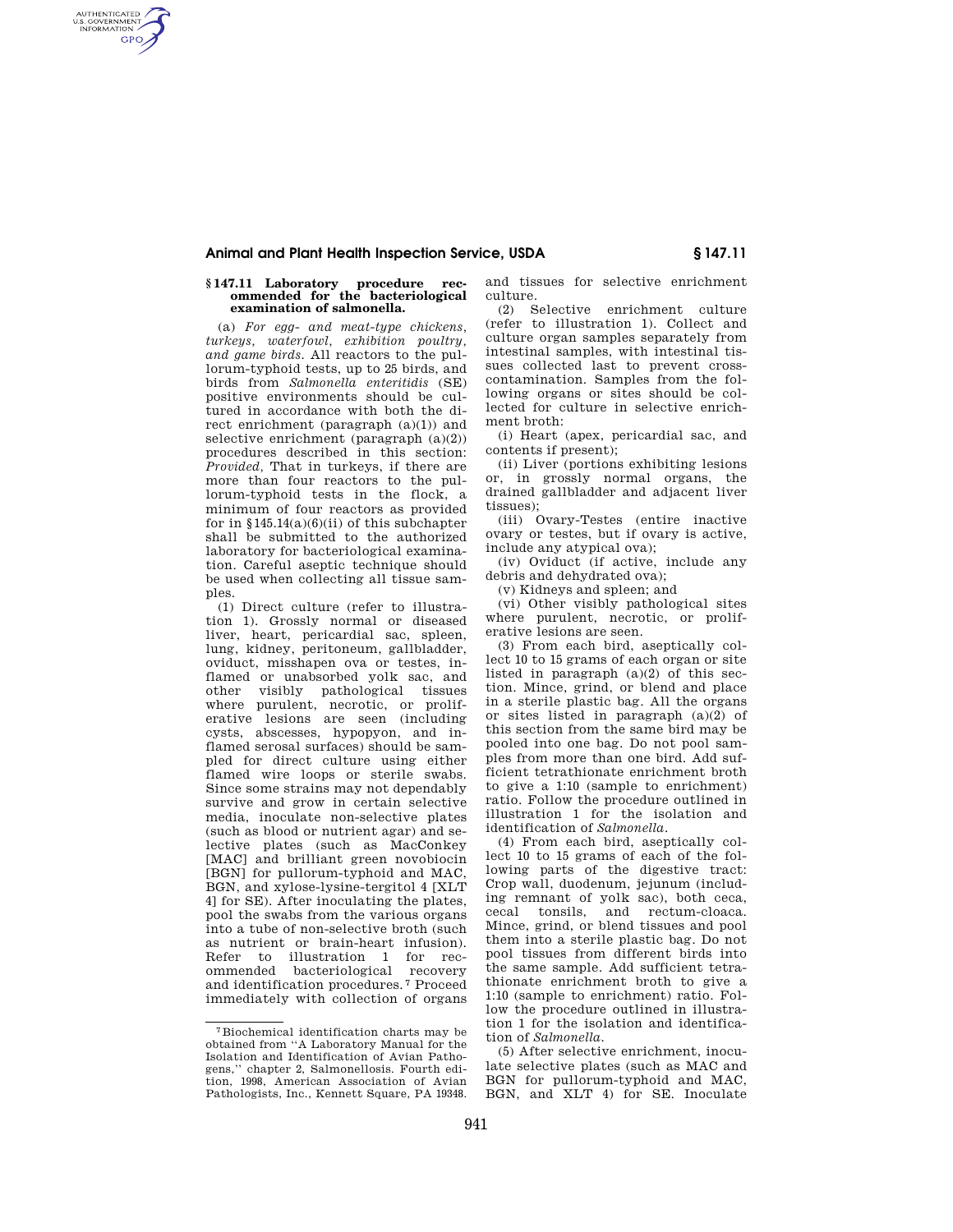three to five *Salmonella*-suspect colonies from plates into triple sugar iron (TSI) and lysine iron agar (LIA) slants. Screen colonies by serological (*i.e.*, serogroup) and biochemical procedures (e.g., the Analytical Profile Index for Enterobacteriaceae [API]) as shown in illustration 1. As a supplement to screening three to five *Salmonella*-suspect colonies on TSI and LIA slants, a group D colony lift assay may be utilized to signal the presence of hard-todetect group D *Salmonella* colonies on agar plates.

# **§ 147.11 9 CFR Ch. I (1–1–10 Edition)**

(6) If the initial selective enrichment is negative for *Salmonella,* a delayed secondary enrichment (DSE) procedure is used. Leave the tetrathionate-enriched sample at room temperature for 5 to 7 days. Transfer 1 mL of the culture into 10 mL of fresh tetrathionate enrichment broth, incubate at 37 C for 20 to 24 hours, and plate as before.

(7) Serogroup all isolates identified as salmonellae and serotype all serogroup D1 isolates. Phage-type all SE isolates.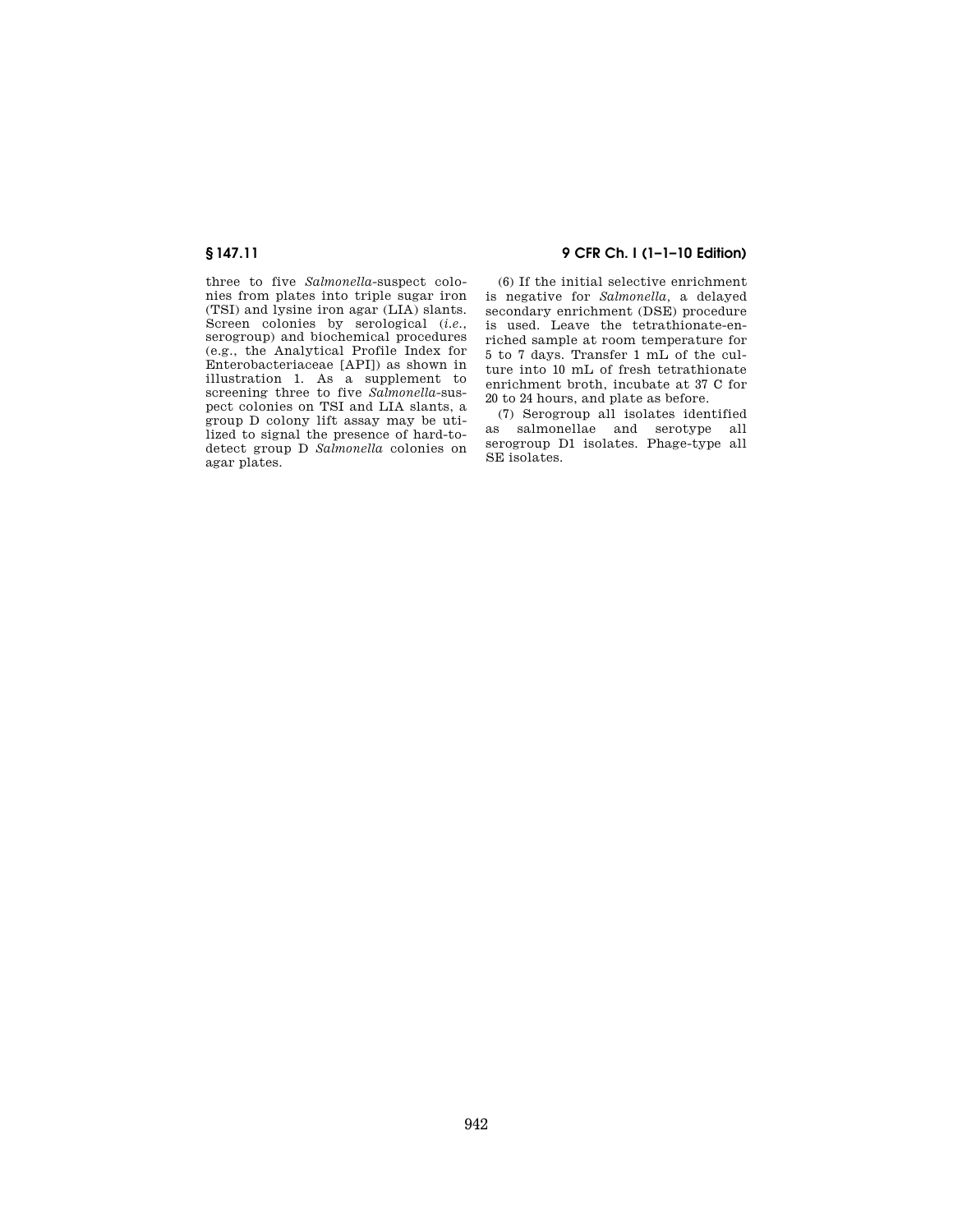Animal and Plant Health Inspection Service, USDA

§147.11





Non-selective plates such as blood or nutrient agar.  $1.$ 

Selective plates such as MacConkey, Brilliant Green Novobiocin (BGN) for pullorum-typhoid reactors and<br>MacConkey, BGN, and xylose-lysine tergitol 4 (XLT 4) for SE.  $2.$ 

3. Tetrathionate enrichment broth.

- Reevaluate if epidemiologic, necropsy, or other information indicates the presence of an unusual  $\overline{4}$ .
- 4. Representation of Salmonella.<br>
5. If biochemical identification and serogroup procedures are inconclusive, restreak original colony onto<br>
10. If biochemical identification and serogroup procedures are inconclusive, rest